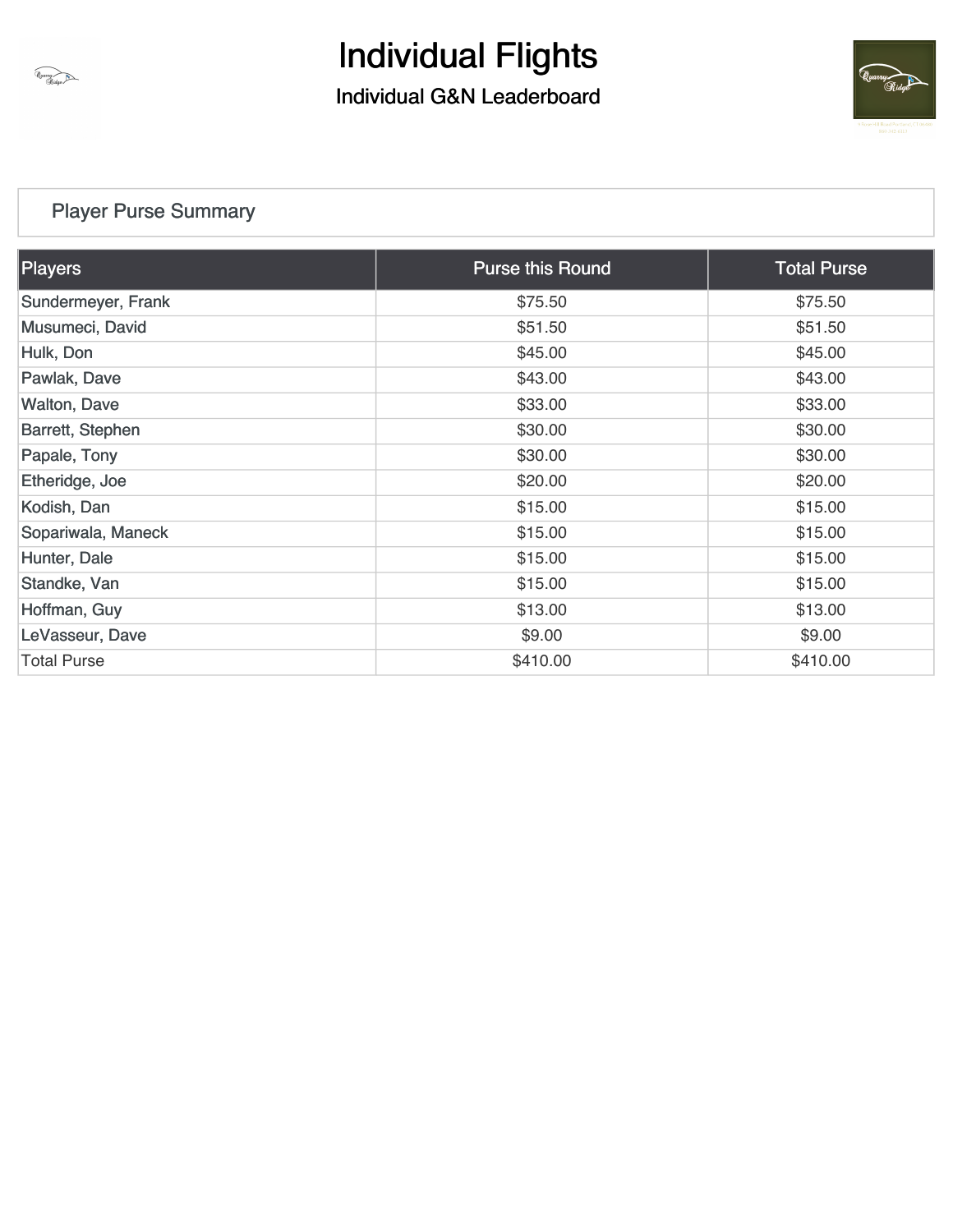



### [Gross Individual Gross and Net](https://static.golfgenius.com/v2tournaments/8473468473022888830?called_from=&round_index=1)

| Pos.                      | Player                                           | To Par<br><b>Gross</b> | Total<br><b>Gross</b> | <b>Purse</b> |
|---------------------------|--------------------------------------------------|------------------------|-----------------------|--------------|
| 1                         | Sundermeyer, Frank<br>Quarry Ridge Golf Course   | $+1$                   | 73                    | \$40.00      |
| $\overline{\phantom{a}}$  | Barrett, Stephen<br>Quarry Ridge Golf Course     | $+7$                   | 79                    |              |
| $\overline{c}$            | Musumeci, David<br>Quarry Ridge Golf Course      | $+7$                   | 79                    | \$25.00      |
| $\ensuremath{\mathsf{3}}$ | Keane, Timothy<br>Quarry Ridge Golf Course       | $+11$                  | 83                    |              |
| 4                         | <b>Winkler, Eric</b><br>Quarry Ridge Golf Course | $+12$                  | 84                    |              |
| --                        | Kodish, Dan<br>Quarry Ridge Golf Course          | $+12$                  | 84                    |              |
| --                        | Hill, Gerry<br>Quarry Ridge Golf Course          | $+13$                  | 85                    |              |
| --                        | Etheridge, Joe<br>Quarry Ridge Golf Course       | $+16$                  | 88                    |              |
| 5                         | Papale, Tony<br><b>Quarry Ridge Golf Course</b>  | $+16$                  | 88                    |              |
| 6                         | Hulk, Don<br>Quarry Ridge Golf Course            | $+16$                  | 88                    |              |
|                           | Pawlak, Dave<br>Quarry Ridge Golf Course         | $+17$                  | 89                    |              |
| $\overline{7}$            | Champagne, Lincoln<br>Quarry Ridge Golf Course   | $+21$                  | 93                    |              |
| 8                         | Aldieri, Dale<br>Quarry Ridge Golf Course        | $+21$                  | 93                    |              |
| --                        | <b>Walton, Dave</b><br>Quarry Ridge Golf Course  | $+22$                  | 94                    |              |
| $-$                       | LeVasseur, Dave<br>Quarry Ridge Golf Course      | $+22$                  | 94                    |              |
| $\boldsymbol{9}$          | Hulk, Rj<br><b>Quarry Ridge Golf Course</b>      | $+22$                  | 94                    |              |
| $\overline{\phantom{a}}$  | Standke, Van<br>Quarry Ridge Golf Course         | $+25$                  | 97                    |              |
|                           | Hoffman, Guy<br>Quarry Ridge Golf Course         | $+27$                  | 99                    |              |
| $\overline{\phantom{m}}$  | <b>Tuthill, Mike</b><br>Quarry Ridge Golf Course | $+27$                  | 99                    |              |
| 10                        | Lord, Jarvis<br>Quarry Ridge Golf Course         | $+28$                  | 100                   |              |
| 11                        | Hunter, Dale<br>Quarry Ridge Golf Course         | $+32$                  | 104                   |              |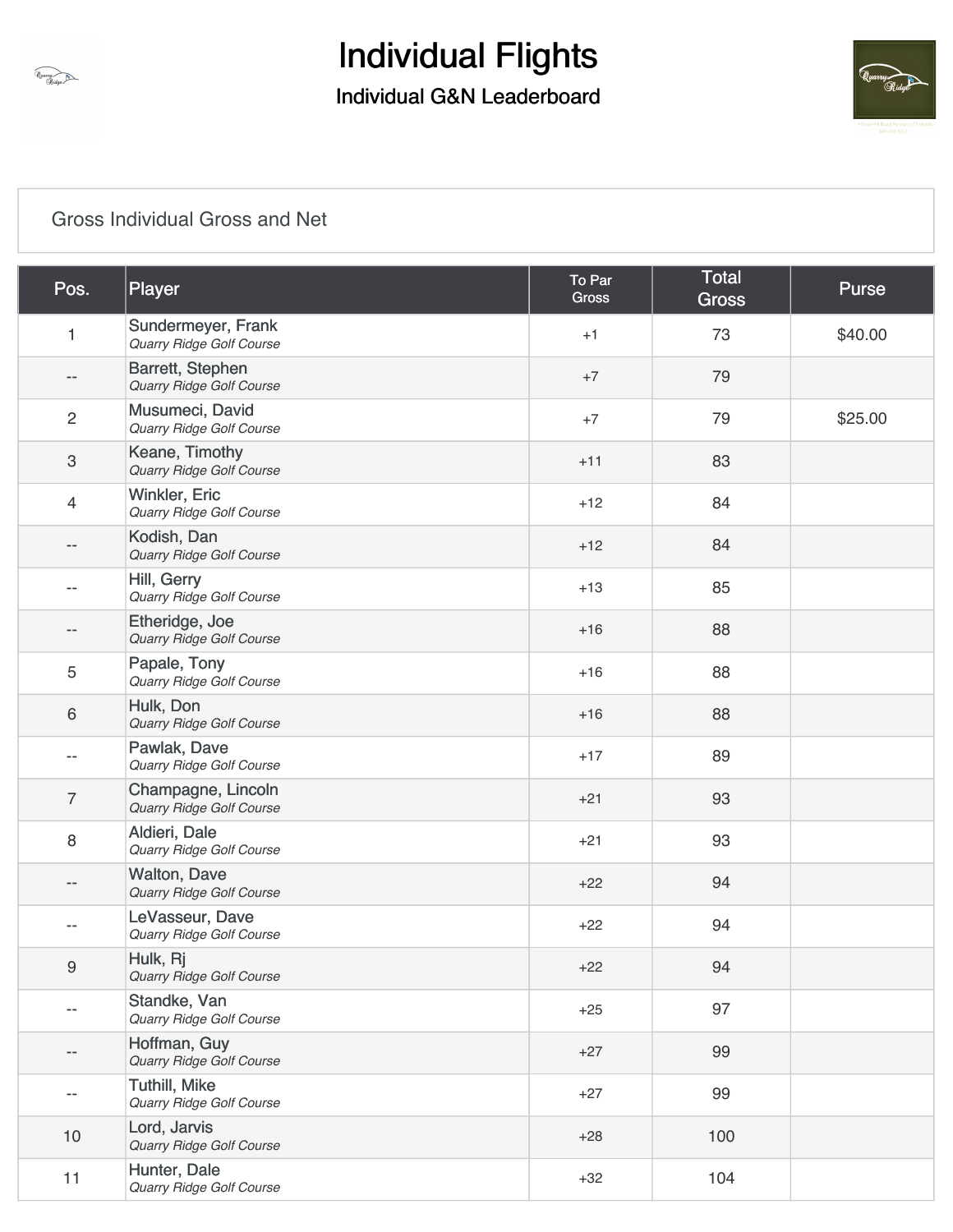

### Individual G&N Leaderboard



|                      | Sopariwala, Maneck<br><b>Quarry Ridge Golf Course</b>                              |                |                |                 |                |                |                 |                |                |                |                                |                | $+35$           |                |    |                 | 107            |                |                |                |    |              |
|----------------------|------------------------------------------------------------------------------------|----------------|----------------|-----------------|----------------|----------------|-----------------|----------------|----------------|----------------|--------------------------------|----------------|-----------------|----------------|----|-----------------|----------------|----------------|----------------|----------------|----|--------------|
| 12                   | Milardo, Mario<br>Quarry Ridge Golf Course                                         |                |                |                 |                |                |                 |                |                |                |                                |                |                 |                |    |                 | <b>NS</b>      |                |                |                |    |              |
|                      |                                                                                    |                |                |                 |                |                |                 |                |                |                | Total Purse Allocated: \$65.00 |                |                 |                |    |                 |                |                |                |                |    |              |
|                      |                                                                                    |                |                |                 |                |                |                 |                |                | <b>Strokes</b> |                                |                |                 |                |    |                 |                |                |                |                |    |              |
|                      |                                                                                    | 1              | $\overline{c}$ | 3               | 4              | 5              | 6               | $\overline{7}$ | 8              | 9              | Out                            | 10             | 11              | 12             | 13 | 14              | 15             | 16             | 17             | 18             | In | <b>Total</b> |
| Sundermeyer, Frank   |                                                                                    | 4              | $\overline{4}$ | 4               | 5              | 3              | 5               | 4              | 5              | 3              | 37                             | $\overline{5}$ | 5               | 5              | 3  | 3               | 3              | 3              | 5              | 4              | 36 | 73           |
| Barrett, Stephen     |                                                                                    | 5              | 3              | 5               | 5              | 4              | 6               | 5              | 5              | 3              | 41                             | 4              | 5               | $\overline{4}$ | 4  | 3               | 4              | 3              | 6              | 5              | 38 | 79           |
| Musumeci, David      |                                                                                    | 4              | 3              | 5               | 6              | 4              | 4               | 6              | $\overline{4}$ | $\overline{4}$ | 40                             | $\overline{4}$ | 5               | 4              | 4  | 5               | 4              | 3              | 6              | 4              | 39 | 79           |
| Keane, Timothy       |                                                                                    | 4              | 3              | 5               | 5              | 5              | 5               | 6              | 6              | $\overline{4}$ | 43                             | $\overline{4}$ | 6               | 5              | 5  | 3               | 4              | 3              | 6              | 4              | 40 | 83           |
| <b>Winkler, Eric</b> |                                                                                    | 5              | $\overline{4}$ | $\overline{4}$  | 5              | 4              | 8               | 4              | 5              | 3              | 42                             | 5              | 5               | 8              | 3  | $\overline{4}$  | 4              | $\overline{4}$ | 5              | 4              | 42 | 84           |
| Kodish, Dan          |                                                                                    | 4              | $\overline{4}$ | 5               | 6              | 4              | $\overline{4}$  | 8              | 4              | 3              | 42                             | 5              | 6               | 5              | 5  | $\overline{4}$  | 4              | 3              | 5              | 5              | 42 | 84           |
| Hill, Gerry          |                                                                                    | 4              | 3              | 5               | 5              | 6              | 5               | 6              | 5              | 3              | 42                             | $\overline{4}$ | $6\phantom{1}6$ | 6              | 4  | 5               | 6              | 3              | 5              | 4              | 43 | 85           |
| Etheridge, Joe       |                                                                                    | 5              | $\overline{4}$ | 5               | $\overline{7}$ | 4              | 6               | $\overline{4}$ | $\overline{7}$ | $\overline{4}$ | 46                             | 5              | 6               | $\overline{4}$ | 4  | $6\phantom{1}6$ | $\overline{4}$ | 3              | $\overline{4}$ | 6              | 42 | 88           |
| Papale, Tony         |                                                                                    | 4              | 3              | 5               | 5              | 4              | $6\phantom{1}6$ | 6              | 8              | $\overline{4}$ | 45                             | 5              | 6               | 5              | 5  | 3               | 5              | $\overline{4}$ | $\,6$          | 4              | 43 | 88           |
| Hulk, Don            |                                                                                    | 4              | $\overline{4}$ | $\overline{4}$  | 5              | 3              | 5               | 6              | 6              | 3              | 40                             | 4              | $\overline{7}$  | 6              | 4  | 6               | 5              | 3              | 7              | 6              | 48 | 88           |
| Pawlak, Dave         |                                                                                    | 5              | $\overline{4}$ | 6               | 6              | 4              | 4               | 6              | 3              | 5              | 43                             | $\overline{4}$ | $\overline{4}$  | 5              | 4  | 3               | 6              | 6              | 7              | $\overline{7}$ | 46 | 89           |
| Champagne, Lincoln   |                                                                                    | $\overline{7}$ | $\overline{4}$ | 5               | $\overline{7}$ | 4              | $6\phantom{1}6$ | 5              | 5              | $\overline{4}$ | 47                             | $\overline{4}$ | $\overline{7}$  | 5              | 5  | $\overline{4}$  | 5              | З              | 8              | 5              | 46 | 93           |
| Aldieri, Dale        |                                                                                    | 5              | $\overline{4}$ | 5               | 7              | 5              | 5               | 5              | 5              | $\overline{4}$ | 45                             | 6              | $\overline{7}$  | 6              | 6  | $\overline{4}$  | 5              | 5              | 5              | 4              | 48 | 93           |
| <b>Walton, Dave</b>  |                                                                                    | 5              | $\overline{4}$ | 5               | 9              | 4              | 5               | 6              | 7              | 5              | 50                             | $\overline{4}$ | 6               | 5              | 5  | 5               | 3              | $\overline{4}$ | 7              | 5              | 44 | 94           |
| LeVasseur, Dave      |                                                                                    | 6              | $\overline{4}$ | 5               | 5              | 5              | 6               | 5              | 6              | 3              | 45                             | 6              | 5               | 6              | 4  | $\overline{4}$  | $\overline{7}$ | 5              | $\overline{7}$ | 5              | 49 | 94           |
| Hulk, Rj             |                                                                                    | 4              | $\overline{4}$ | 5               | 6              | 6              | 5               | 5              | 5              | 3              | 43                             | 5              | $\overline{7}$  | 8              | 5  | $6\phantom{1}6$ | $\overline{7}$ | 3              | $\,6$          | 4              | 51 | 94           |
| Standke, Van         |                                                                                    | 5              | $\overline{4}$ | 8               | 6              | 5              | $\overline{7}$  | 6              | 6              | $\overline{4}$ | 51                             | 5              | 6               | 7              | 5  | $\overline{c}$  | 5              | 4              | 6              | 6              | 46 | 97           |
| Hoffman, Guy         |                                                                                    | 5              | $\overline{4}$ | 5               | 6              | 4              | $\overline{7}$  | 5              | 5              | $6\phantom{1}$ | 47                             | $\overline{4}$ | $\overline{7}$  | 6              | 6  | 3               | 6              | 4              | 10             | 6              | 52 | 99           |
| <b>Tuthill, Mike</b> |                                                                                    | 5              | 5              | $\overline{7}$  | 6              | $\overline{4}$ | 5               | 5              | $\overline{4}$ | $\overline{4}$ | 45                             | 6              | 8               | 5              | 4  | 5               | 5              | 5              | 8              | 8              | 54 | 99           |
| Lord, Jarvis         |                                                                                    | $\overline{7}$ | $\overline{4}$ | $6\phantom{1}6$ | $\overline{7}$ | $6\phantom{1}$ | 6               | 6              | 5              | 5              | 52                             | 6              | 6               | 5              | 4  | $\overline{4}$  | 8              | 5              | 6              | 4              | 48 | 100          |
| Hunter, Dale         |                                                                                    | 5              | З              | $\overline{7}$  | 5              | 5              | 8               | 6              | 6              | 5              | 50                             | 6              | $\overline{7}$  | 5              | 5  | 6               | 5              | 5              | 7              | 8              | 54 | 104          |
| Sopariwala, Maneck   |                                                                                    | 4              | 5              | 8               | 6              | 5              | 9               | 6              | 5              | 5              | 53                             | 5              | $\overline{7}$  | 6              | 5  | 5               | 9              | 3              | $\overline{7}$ | $\overline{7}$ | 54 | 107          |
| Milardo, Mario       |                                                                                    |                |                |                 |                |                |                 |                |                |                | 0                              |                |                 |                |    |                 |                |                |                |                | 0  | <b>NS</b>    |
|                      | <b>Starting Hole Start Hole</b><br>Par<br>Eagle or Better Eagle<br>Birdie<br>Bogey |                |                |                 |                |                |                 |                |                |                |                                |                |                 |                |    |                 |                |                |                |                |    |              |

Double Bogey or Worse Dbl. Bogey

Quarry Ridge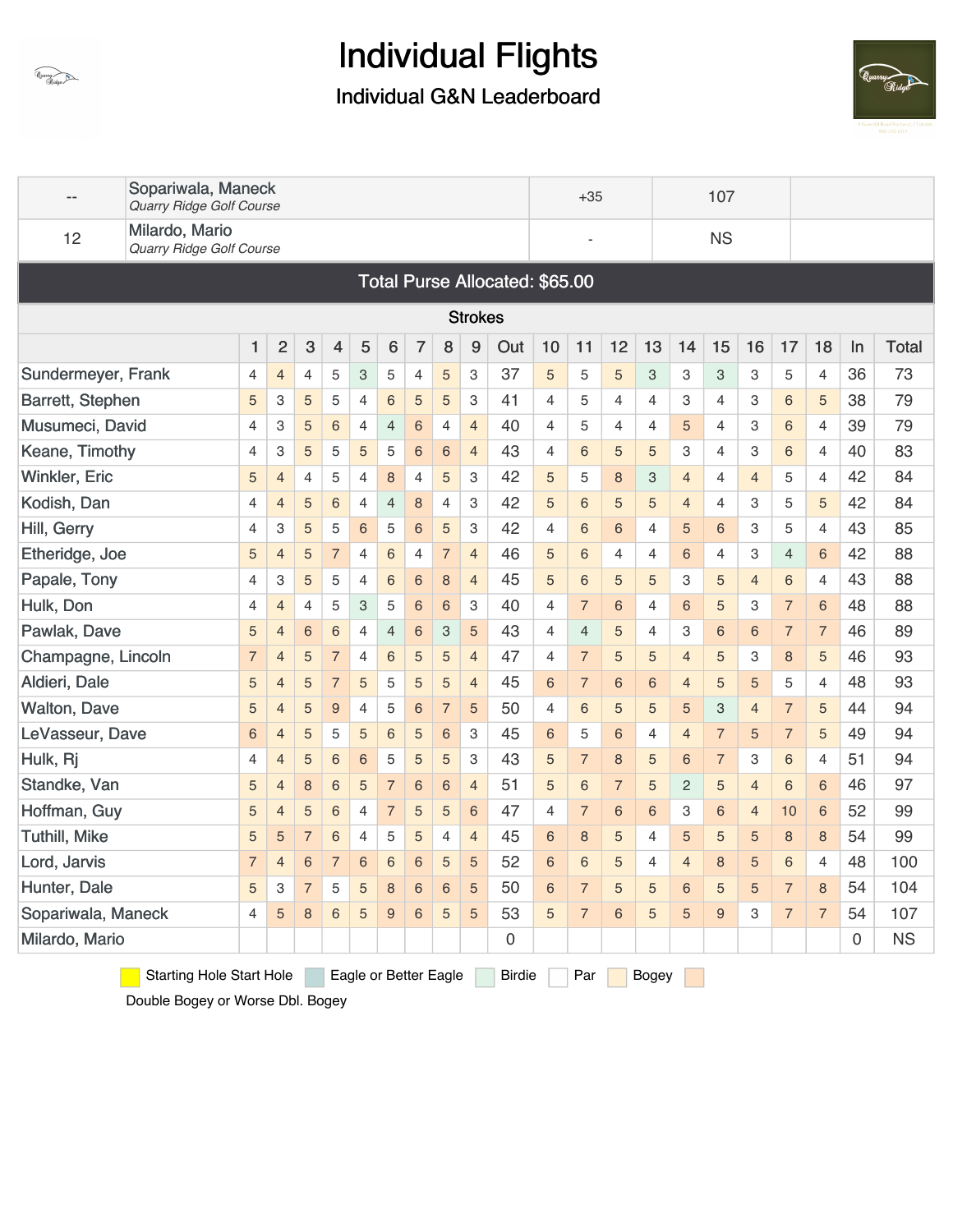



### [Net Individual Gross and Net](https://static.golfgenius.com/v2tournaments/8473468475942124415?called_from=&round_index=1)

| Pos.                      | Player                                           | To Par<br><b>Net</b> | <b>Total</b><br><b>Net</b> | <b>Purse</b> |
|---------------------------|--------------------------------------------------|----------------------|----------------------------|--------------|
|                           | Sundermeyer, Frank<br>Quarry Ridge Golf Course   | $-6$                 | 66                         |              |
| 1                         | Barrett, Stephen<br>Quarry Ridge Golf Course     | $-4$                 | 68                         | \$30.00      |
| $\overline{c}$            | Etheridge, Joe<br>Quarry Ridge Golf Course       | $-1$                 | 71                         | \$20.00      |
| $\ensuremath{\mathsf{3}}$ | Kodish, Dan<br>Quarry Ridge Golf Course          | $\mathsf E$          | 72                         | \$15.00      |
| $\overline{4}$            | Hill, Gerry<br>Quarry Ridge Golf Course          | $\mathsf E$          | 72                         |              |
| $\mathbf 5$               | Pawlak, Dave<br>Quarry Ridge Golf Course         | $\mathsf E$          | 72                         |              |
| $\,6\,$                   | <b>Walton, Dave</b><br>Quarry Ridge Golf Course  | $+2$                 | 74                         |              |
| $\overline{7}$            | LeVasseur, Dave<br>Quarry Ridge Golf Course      | $+2$                 | 74                         |              |
|                           | Hulk, Don<br>Quarry Ridge Golf Course            | $+2$                 | 74                         |              |
| $\,8\,$                   | Hoffman, Guy<br>Quarry Ridge Golf Course         | $+3$                 | 75                         |              |
| $\boldsymbol{9}$          | Standke, Van<br>Quarry Ridge Golf Course         | $+4$                 | 76                         |              |
| --                        | Keane, Timothy<br>Quarry Ridge Golf Course       | $+4$                 | 76                         |              |
|                           | Papale, Tony<br>Quarry Ridge Golf Course         | $+4$                 | 76                         |              |
| --                        | Champagne, Lincoln<br>Quarry Ridge Golf Course   | $+4$                 | 76                         |              |
|                           | Musumeci, David<br>Quarry Ridge Golf Course      | $+4$                 | 76                         |              |
| $-$                       | Aldieri, Dale<br><b>Quarry Ridge Golf Course</b> | $+4$                 | 76                         |              |
| 10                        | <b>Tuthill, Mike</b><br>Quarry Ridge Golf Course | $+4$                 | 76                         |              |
| 11                        | Sopariwala, Maneck<br>Quarry Ridge Golf Course   | $+5$                 | 77                         |              |
|                           | Winkler, Eric<br><b>Quarry Ridge Golf Course</b> | $+9$                 | 81                         |              |
| $-$                       | Hulk, Rj<br>Quarry Ridge Golf Course             | $+9$                 | 81                         |              |
|                           | Lord, Jarvis<br>Quarry Ridge Golf Course         | $+11$                | 83                         |              |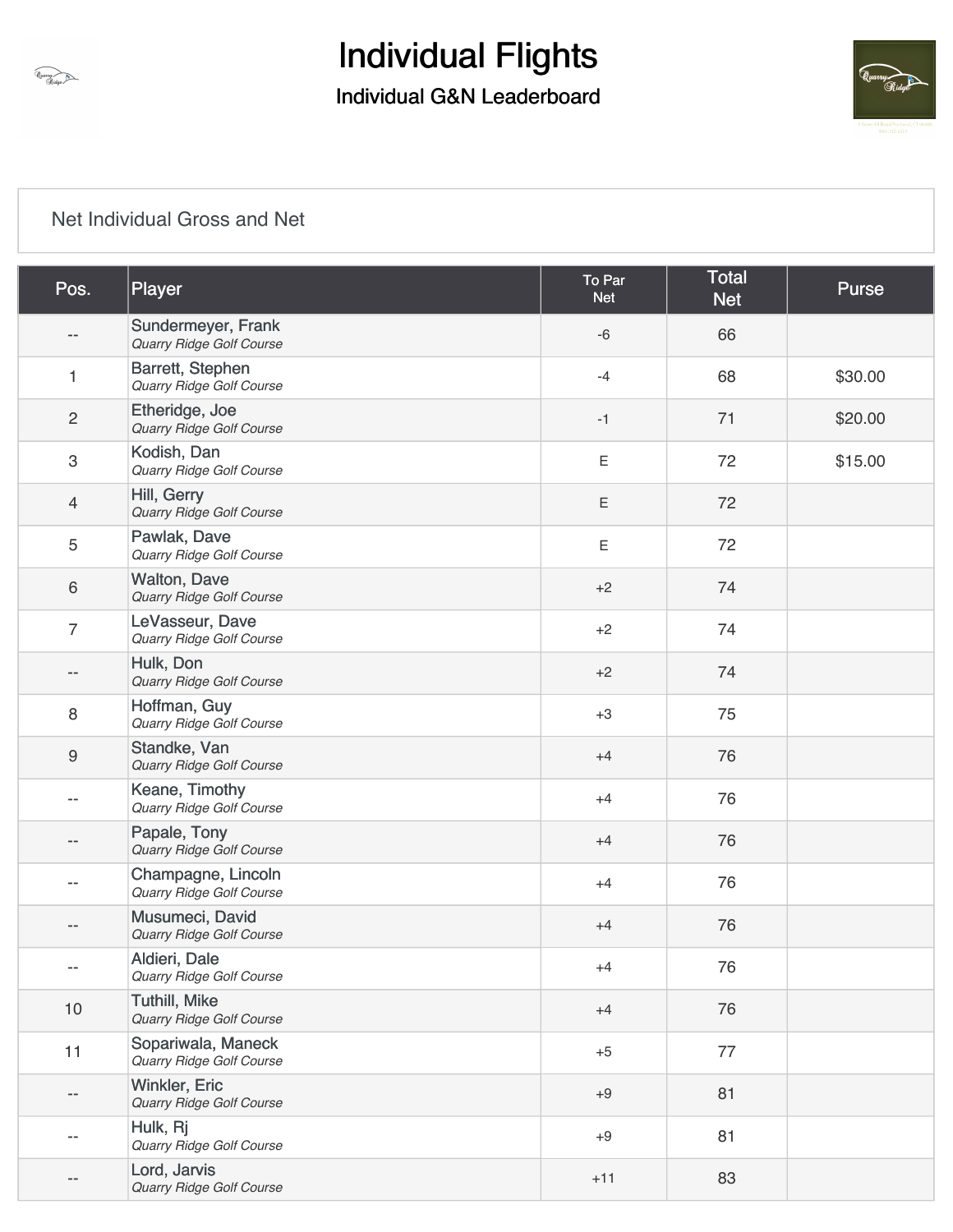

### Individual G&N Leaderboard



| $-$                     | Hunter, Dale<br><b>Quarry Ridge Golf Course</b>                                                  |                            |                                                |                |                |                           |                  |                |                |                          |                                |                |                | $+11$                |                |                |                           | 83             |                |                |             |              |            |
|-------------------------|--------------------------------------------------------------------------------------------------|----------------------------|------------------------------------------------|----------------|----------------|---------------------------|------------------|----------------|----------------|--------------------------|--------------------------------|----------------|----------------|----------------------|----------------|----------------|---------------------------|----------------|----------------|----------------|-------------|--------------|------------|
| 12                      | Milardo, Mario<br>Quarry Ridge Golf Course                                                       |                            |                                                |                |                |                           |                  |                |                |                          |                                |                |                |                      |                |                |                           | <b>NS</b>      |                |                |             |              |            |
|                         |                                                                                                  |                            |                                                |                |                |                           |                  |                |                |                          | Total Purse Allocated: \$65.00 |                |                |                      |                |                |                           |                |                |                |             |              |            |
|                         |                                                                                                  |                            |                                                |                |                |                           |                  |                |                | <b>Strokes</b>           |                                |                |                |                      |                |                |                           |                |                |                |             |              |            |
|                         |                                                                                                  | 1                          | $\overline{c}$                                 | 3              | 4              | 5                         | 6                | 7              | 8              | 9                        | Out                            | 10             | 11             | 12                   | 13             | 14             | 15                        | 16             | 17             | 18             | In          | <b>Total</b> | <b>Net</b> |
| Sundermeyer, Frank (7)  |                                                                                                  | 4                          | $\overline{4}$                                 | $\overline{4}$ | 5              | $\ensuremath{\mathsf{3}}$ | 5                | $\overline{4}$ | 5              | 3                        | 37                             | 5              | 5              | 5                    | 3              | 3              | 3                         | 3              | 5              | $\overline{4}$ | 36          | 73           | 66         |
| Barrett, Stephen (11)   |                                                                                                  | 5                          | 3                                              | 5              | 5              | $\overline{4}$            | $6\phantom{1}$   | 5              | 5              | 3                        | 41                             | $\overline{4}$ | 5              | $\overline{4}$       | 4              | 3              | $\overline{4}$            | 3              | 6              | 5              | 38          | 79           | 68         |
| Etheridge, Joe (17)     |                                                                                                  | 5                          | $\overline{4}$                                 | 5              | $\overline{7}$ | $\overline{4}$            | 6                | $\overline{4}$ | 7              | $\overline{\mathcal{A}}$ | 46                             | 5              | 6              | $\overline{4}$       | $\overline{4}$ | 6              | $\overline{4}$            | 3              | $\overline{4}$ | 6              | 42          | 88           | 71         |
| Kodish, Dan (12)        |                                                                                                  | $4^{\degree}$              | $\overline{4}$                                 | 5              | 6              | $\overline{4}$            | $\overline{4}$   |                |                | 3                        | 42                             | 5              | 6              | 5                    | 5              | 4              | 4                         | 3              | 5              | 5              | 42          | 84           | 72         |
| Hill, Gerry (13)        |                                                                                                  | $4^{\degree}$              | 3                                              | 5              | 5              | 6                         | 5                | 6              | 5              | 3                        | 42                             | $\overline{4}$ | 6              | 6                    | 4              | 5              | 6                         | 3              | 5              | $\overline{4}$ | 43          | 85           | 72         |
| Pawlak, Dave (17)       |                                                                                                  | $5^{\degree}$              | $\overline{4}$                                 | 6              | 6              | $\overline{4}$            | $\overline{4}$   | 6              | 3              | 5                        | 43                             | $\overline{4}$ | $\overline{4}$ | 5                    | $\overline{4}$ | 3              | 6                         | 6              | $\overline{7}$ | $\overline{7}$ | 46          | 89           | 72         |
| Walton, Dave (20)       |                                                                                                  | $5^{\degree}$              | 4                                              | 5              | 9              | $\overline{\mathcal{A}}$  | 5                | $6^{\bullet}$  |                | 5                        | 50                             | $\overline{4}$ | 6              | 5                    | 5              | 5              | $\ensuremath{\mathsf{3}}$ | 4              | $\overline{7}$ | 5              | 44          | 94           | 74         |
| LeVasseur, Dave (20)    |                                                                                                  | 6                          | 4                                              | 5              | 5              | 5                         | 6                | 5              | 6              | 3                        | 45                             | 6              | 5              | $6$ <sup>**</sup>    | $\overline{4}$ | $\overline{4}$ |                           | 5              | $\overline{7}$ | 5              | 49          | 94           | 74         |
| Hulk, Don (14)          |                                                                                                  | $4^{\degree}$              | $\overline{4}$                                 | 4              | 5              | 3                         | 5                | 6              | 6              | 3                        | 40                             | $\overline{4}$ | $\overline{7}$ | 6                    | 4              | 6              | 5                         | 3              | $\overline{7}$ | 6              | 48          | 88           | 74         |
| Hoffman, Guy (24)       |                                                                                                  | $5^{\degree}$              | $\overline{4}$                                 | $5^{\circ}$    | 6              | $\overline{4}$            |                  | 5              | $\overline{5}$ | 6                        | 47                             | $\overline{4}$ | $\overline{7}$ | $6^{\bullet}$        | 6              | 3              | 6                         | 4              | $10^{\degree}$ | $6^{\circ}$    | 52          | 99           | 75         |
| Standke, Van (21)       |                                                                                                  | 5                          | 4                                              | 8              | 6              | 5                         | $\overline{7}$   | $6^{\circ}$    | 6              | $\overline{\mathcal{A}}$ | 51                             | 5              | 6              | 7 <sup>°</sup>       | 5              | $\overline{c}$ | 5                         | 4              | 6              | 6              | 46          | 97           | 76         |
| Keane, Timothy (7)      |                                                                                                  | $\overline{4}$             | 3                                              | 5              | 5              | 5                         | 5                | 6              | 6              | $\overline{4}$           | 43                             | $\overline{4}$ | 6              | 5                    | 5              | 3              | $\overline{4}$            | 3              | 6              | $\overline{4}$ | 40          | 83           | 76         |
| Papale, Tony (12)       |                                                                                                  | 4 <sup>°</sup>             | 3                                              | 5              | 5              | $\overline{4}$            | $6\phantom{1}$   | 6              | 8              | 4                        | 45                             | 5              | 6              | 5                    | 5              | 3              | 5                         | $\overline{4}$ | 6              | $\overline{4}$ | 43          | 88           | 76         |
| Champagne, Lincoln (17) |                                                                                                  | $\overline{7}$             | $\overline{4}$                                 | 5              | $\overline{7}$ | $\overline{4}$            | 6                | 5              | 5              | 4                        | 47                             | 4              | $\overline{7}$ | 5                    | 5              | 4              | 5                         | 3              | 8              | 5              | 46          | 93           | 76         |
| Musumeci, David (3)     |                                                                                                  | 4                          | 3                                              | 5              | 6              | 4                         | $\overline{4}$   | 6              | 4              | $\overline{4}$           | 40                             | 4              | 5              | $\overline{4}$       | $\overline{4}$ | 5              | 4                         | 3              | 6              | $\overline{4}$ | 39          | 79           | 76         |
| Aldieri, Dale (17)      |                                                                                                  | $5^{\degree}$              | $\overline{4}$ <sup><math>\bullet</math></sup> | 5              | $\overline{7}$ | 5                         | 5                | 5              | 5              | $\overline{4}$           | 45                             | 6              | $\overline{7}$ | 6                    | 6              | $\overline{4}$ | 5                         | 5              | 5              | $\overline{4}$ | 48          | 93           | 76         |
| Tuthill, Mike (23)      |                                                                                                  | 5                          | 5                                              |                | 6              | $\overline{4}$            | 5                | 5              | $\mathbf{4}$   | $\overline{4}$           | 45                             | 6              | 8              | $5^\bullet$          | 4              | 5              | 5                         | 5              | 8 <sup>°</sup> | 8              | 54          | 99           | 76         |
| Sopariwala, Maneck (30) |                                                                                                  | $\boldsymbol{4}^{\bullet}$ | 5                                              | 8              | 6              | $5^{\circ}$               | $\boldsymbol{9}$ | $6^{\bullet}$  | $5^{\circ}$    | $5^{\circ}$              | 53                             | 5              | 7              | $6^{\bullet\bullet}$ | 5              | 5              | 9                         | 3              | 7              |                | 54          | 107          | 77         |
| Winkler, Eric (3)       |                                                                                                  | 5                          | $\overline{4}$                                 | $\overline{4}$ | 5              | $\overline{4}$            | 8                | 4              | 5              | 3                        | 42                             | 5              | 5              | 8                    | $\mathbf{3}$   | $\overline{4}$ | $\overline{4}$            | $\overline{4}$ | 5              | $\overline{4}$ | 42          | 84           | 81         |
| Hulk, Rj (13)           |                                                                                                  | $4^{\degree}$              | $\overline{4}$                                 | 5              | 6              | 6                         | 5                | 5              | 5              | 3                        | 43                             | 5              | $\overline{7}$ | 8                    | 5              | 6              | $\overline{7}$            | 3              | 6              | $\overline{4}$ | 51          | 94           | 81         |
| Lord, Jarvis (17)       |                                                                                                  | $7^{\degree}$              | 4                                              | 6              | $\overline{7}$ | 6                         | 6                | 6 <sup>°</sup> | 5              | 5                        | 52                             | 6              | 6              | 5                    | $\overline{4}$ | 4              | 8                         | 5              | 6              | $\overline{4}$ | 48          | 100          | 83         |
| Hunter, Dale (21)       |                                                                                                  | 5                          | 3                                              | $\overline{7}$ | 5              | 5                         | $\bf 8$          | $\overline{6}$ | 6              | 5                        | 50                             | 6              | $\overline{7}$ | 5                    | 5              | 6              | 5                         | 5              | $\overline{7}$ | 8              | 54          | 104          | 83         |
| Milardo, Mario (5)      |                                                                                                  |                            |                                                |                |                |                           |                  |                |                |                          | 0                              |                |                |                      |                |                |                           |                |                |                | $\mathbf 0$ | <b>NS</b>    | $\Omega$   |
|                         | <b>Starting Hole Start Hole</b><br>Eagle or Better Eagle<br><b>Birdie</b><br>Par<br><b>Bogey</b> |                            |                                                |                |                |                           |                  |                |                |                          |                                |                |                |                      |                |                |                           |                |                |                |             |              |            |

Double Bogey or Worse Dbl. Bogey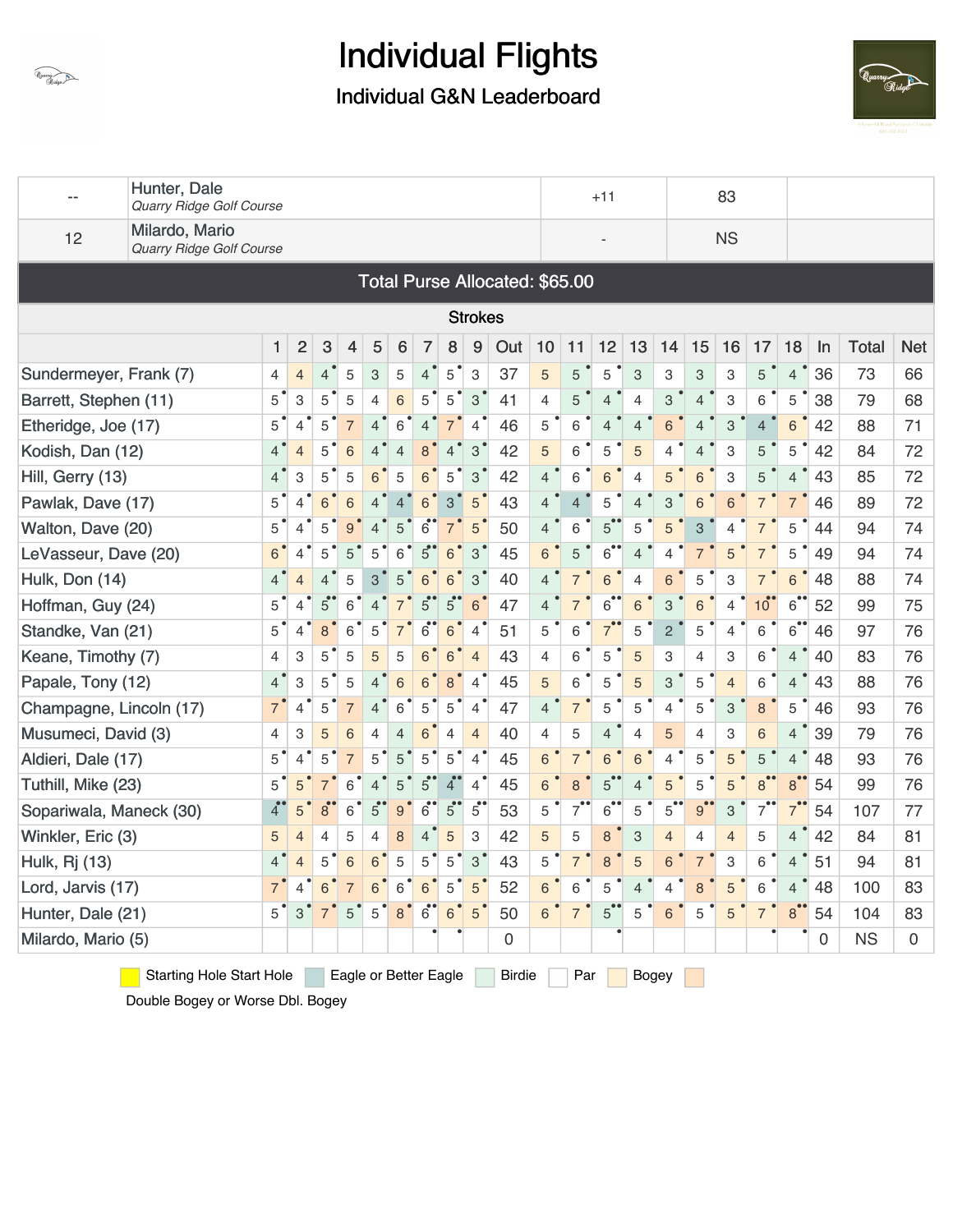



### [Gross Skins - Gross Division](https://static.golfgenius.com/v2tournaments/8473468486209780609?called_from=&round_index=1)

| <b>Player</b>                                         |                                                                                           |              |                |                | <b>Skins</b> |                                                                                                                                               |                    | <b>Purse</b>   |                                      |                                               |                |                                |                |    | <b>Details</b>  |                |                |                                              |                |    |                |             |                     |
|-------------------------------------------------------|-------------------------------------------------------------------------------------------|--------------|----------------|----------------|--------------|-----------------------------------------------------------------------------------------------------------------------------------------------|--------------------|----------------|--------------------------------------|-----------------------------------------------|----------------|--------------------------------|----------------|----|-----------------|----------------|----------------|----------------------------------------------|----------------|----|----------------|-------------|---------------------|
| Musumeci, David<br>Quarry Ridge Golf Course           |                                                                                           |              |                |                |              |                                                                                                                                               |                    | 2              |                                      |                                               | \$17.50        |                                |                |    |                 |                |                | Birdie on 6, Par on 8                        |                |    |                |             |                     |
| Sundermeyer, Frank<br><b>Quarry Ridge Golf Course</b> |                                                                                           |              |                |                |              |                                                                                                                                               |                    | $\overline{c}$ |                                      |                                               | \$17.50        |                                |                |    |                 |                |                | Birdie on 5, Birdie on 15                    |                |    |                |             |                     |
|                                                       |                                                                                           |              |                |                |              |                                                                                                                                               |                    |                |                                      |                                               |                | Total Purse Allocated: \$35.00 |                |    |                 |                |                |                                              |                |    |                |             |                     |
| Hole                                                  | Par                                                                                       | <b>Score</b> |                |                |              |                                                                                                                                               | Won                |                |                                      |                                               |                |                                |                |    |                 |                | <b>Tie</b>     |                                              |                |    |                |             |                     |
| 1                                                     | 4                                                                                         | 4            |                |                |              |                                                                                                                                               |                    |                |                                      |                                               |                |                                |                |    |                 |                |                | Hill, Gerry, Keane, Timothy and 3 other      |                |    |                |             |                     |
| 2                                                     | 3                                                                                         | 3            |                |                |              |                                                                                                                                               |                    |                |                                      |                                               |                |                                |                |    |                 |                |                | Barrett, Stephen, Hill, Gerry and 3 other    |                |    |                |             |                     |
| 3                                                     | 4                                                                                         | 4            |                |                |              |                                                                                                                                               |                    |                |                                      |                                               |                |                                |                |    |                 |                |                | Sundermeyer, Frank and Winkler, Eric         |                |    |                |             |                     |
| 4                                                     | 5                                                                                         | 5            |                |                |              |                                                                                                                                               |                    |                |                                      |                                               |                |                                |                |    |                 |                |                | Barrett, Stephen, Hill, Gerry and 4 other    |                |    |                |             |                     |
| 5                                                     | 4                                                                                         | 3            |                |                |              |                                                                                                                                               | Sundermeyer, Frank |                |                                      |                                               |                |                                |                |    |                 |                |                |                                              |                |    |                |             |                     |
| 6                                                     | 5                                                                                         | 4            |                |                |              |                                                                                                                                               | Musumeci, David    |                |                                      |                                               |                |                                |                |    |                 |                |                |                                              |                |    |                |             |                     |
| 7                                                     | 4                                                                                         | 4            |                |                |              |                                                                                                                                               |                    |                | Sundermeyer, Frank and Winkler, Eric |                                               |                |                                |                |    |                 |                |                |                                              |                |    |                |             |                     |
| 8                                                     | 4                                                                                         | 4            |                |                |              |                                                                                                                                               | Musumeci, David    |                |                                      |                                               |                |                                |                |    |                 |                |                |                                              |                |    |                |             |                     |
| 9                                                     | 3                                                                                         | 3            |                |                |              |                                                                                                                                               |                    |                |                                      |                                               |                |                                |                |    |                 |                |                | Barrett, Stephen, Hill, Gerry and 2 other    |                |    |                |             |                     |
| 10                                                    | 4                                                                                         | 4            |                |                |              |                                                                                                                                               |                    |                |                                      |                                               |                |                                |                |    |                 |                |                | Barrett, Stephen, Hill, Gerry and 2 other    |                |    |                |             |                     |
| 11                                                    | 5                                                                                         | 5            |                |                |              |                                                                                                                                               |                    |                |                                      | Barrett, Stephen, Musumeci, David and 2 other |                |                                |                |    |                 |                |                |                                              |                |    |                |             |                     |
| 12                                                    | $\overline{4}$                                                                            | 4            |                |                |              |                                                                                                                                               |                    |                |                                      |                                               |                |                                |                |    |                 |                |                | Barrett, Stephen and Musumeci, David         |                |    |                |             |                     |
| 13                                                    | 4                                                                                         | 3            |                |                |              |                                                                                                                                               |                    |                |                                      |                                               |                |                                |                |    |                 |                |                | Sundermeyer, Frank and Winkler, Eric         |                |    |                |             |                     |
| 14                                                    | 3                                                                                         | 3            |                |                |              |                                                                                                                                               |                    |                |                                      |                                               |                |                                |                |    |                 |                |                | Barrett, Stephen, Keane, Timothy and 2 other |                |    |                |             |                     |
| 15                                                    | 4                                                                                         | 3            |                |                |              |                                                                                                                                               | Sundermeyer, Frank |                |                                      |                                               |                |                                |                |    |                 |                |                |                                              |                |    |                |             |                     |
| 16                                                    | 3                                                                                         | 3            |                |                |              |                                                                                                                                               |                    |                |                                      |                                               |                |                                |                |    |                 |                |                | Barrett, Stephen, Hill, Gerry and 3 other    |                |    |                |             |                     |
| 17                                                    | 5                                                                                         | 5            |                |                |              |                                                                                                                                               |                    |                |                                      |                                               |                |                                |                |    |                 |                |                | Hill, Gerry, Sundermeyer, Frank and 1 other  |                |    |                |             |                     |
| 18                                                    | 4                                                                                         | 4            |                |                |              |                                                                                                                                               |                    |                |                                      |                                               |                |                                |                |    |                 |                |                | Hill, Gerry, Keane, Timothy and 4 other      |                |    |                |             |                     |
|                                                       |                                                                                           |              | 1              | $\overline{c}$ | 3            | $\overline{4}$                                                                                                                                | 5                  | 6              | 7                                    | 8                                             | 9              | Out                            | 10             | 11 | 12              | 13             | 14             | 15                                           | 16             | 17 | 18             | In          | <b>Total</b>        |
| Musumeci, David                                       |                                                                                           |              | $\overline{4}$ | 3              | 5            | 6                                                                                                                                             | 4                  | $\circled{4}$  | $\,6\,$                              | $\curvearrowleft$                             | $\overline{4}$ | $\overline{2}$                 | $\overline{4}$ | 5  | 4               | 4              | 5              | $\overline{4}$                               | 3              | 6  | $\overline{4}$ | $\mathbf 0$ | $\overline{2}$      |
| Sundermeyer, Frank                                    |                                                                                           |              | 4              | $\overline{4}$ | 4            | (3)<br>(3)<br>5<br>5<br>$\ensuremath{\mathsf{3}}$<br>$\overline{2}$<br>5<br>З<br>5<br>5<br>3<br>5<br>1<br>4<br>1.<br>5<br>3<br>$\overline{4}$ |                    |                |                                      |                                               |                |                                |                |    |                 |                |                |                                              |                |    |                |             |                     |
| Barrett, Stephen                                      |                                                                                           |              | 5              | 3              | 5            | 5                                                                                                                                             | $\overline{4}$     | $6\phantom{1}$ | 5                                    | 5                                             | 3              | $\overline{0}$                 | $\overline{4}$ | 5  | $\overline{4}$  | $\overline{4}$ | З              | $\overline{4}$                               | 3              | 6  | $\sqrt{5}$     | 0           | $\mathbf 0$         |
| Keane, Timothy                                        |                                                                                           |              | 4              | 3              | 5            | 5                                                                                                                                             | 5                  | 5              | 6                                    | 6                                             | $\overline{4}$ | $\mathbf 0$                    | 4              | 6  | 5               | 5              | З              | 4                                            | 3              | 6  | $\overline{4}$ | $\mathbf 0$ | $\mathbf 0$         |
| Winkler, Eric                                         |                                                                                           |              | 5              | 4              | 4            | 5                                                                                                                                             | 4                  | 8              | 4                                    | 5                                             | З              | $\mathbf 0$                    | 5              | 5  | 8               | 3              | $\overline{4}$ | 4                                            | $\overline{4}$ | 5  | $\overline{4}$ | $\mathbf 0$ | $\mathbf 0$         |
| Hill, Gerry                                           |                                                                                           |              | 4              | 3              | 5            | 5                                                                                                                                             | 6                  | 5              | 6                                    | 5                                             | 3              | 0                              | $\overline{4}$ | 6  | $6\phantom{.}6$ | 4              | 5              | 6                                            | 3              | 5  | $\overline{4}$ | $\mathbf 0$ | 0                   |
| Papale, Tony                                          |                                                                                           |              | $\overline{4}$ | 3              | 5            | 5                                                                                                                                             | $\overline{4}$     | 6              | 6                                    | $\bf 8$                                       | $\overline{4}$ | $\mathbf 0$                    | 5              | 6  | $\sqrt{5}$      | 5              | З              | 5                                            | $\overline{4}$ | 6  | $\overline{4}$ | $\mathbf 0$ | $\mathsf{O}\xspace$ |
|                                                       | <b>Starting Hole Start Hole</b><br>Eagle or Better Eagle<br><b>Birdie</b><br>Par<br>Bogey |              |                |                |              |                                                                                                                                               |                    |                |                                      |                                               |                |                                |                |    |                 |                |                |                                              |                |    |                |             |                     |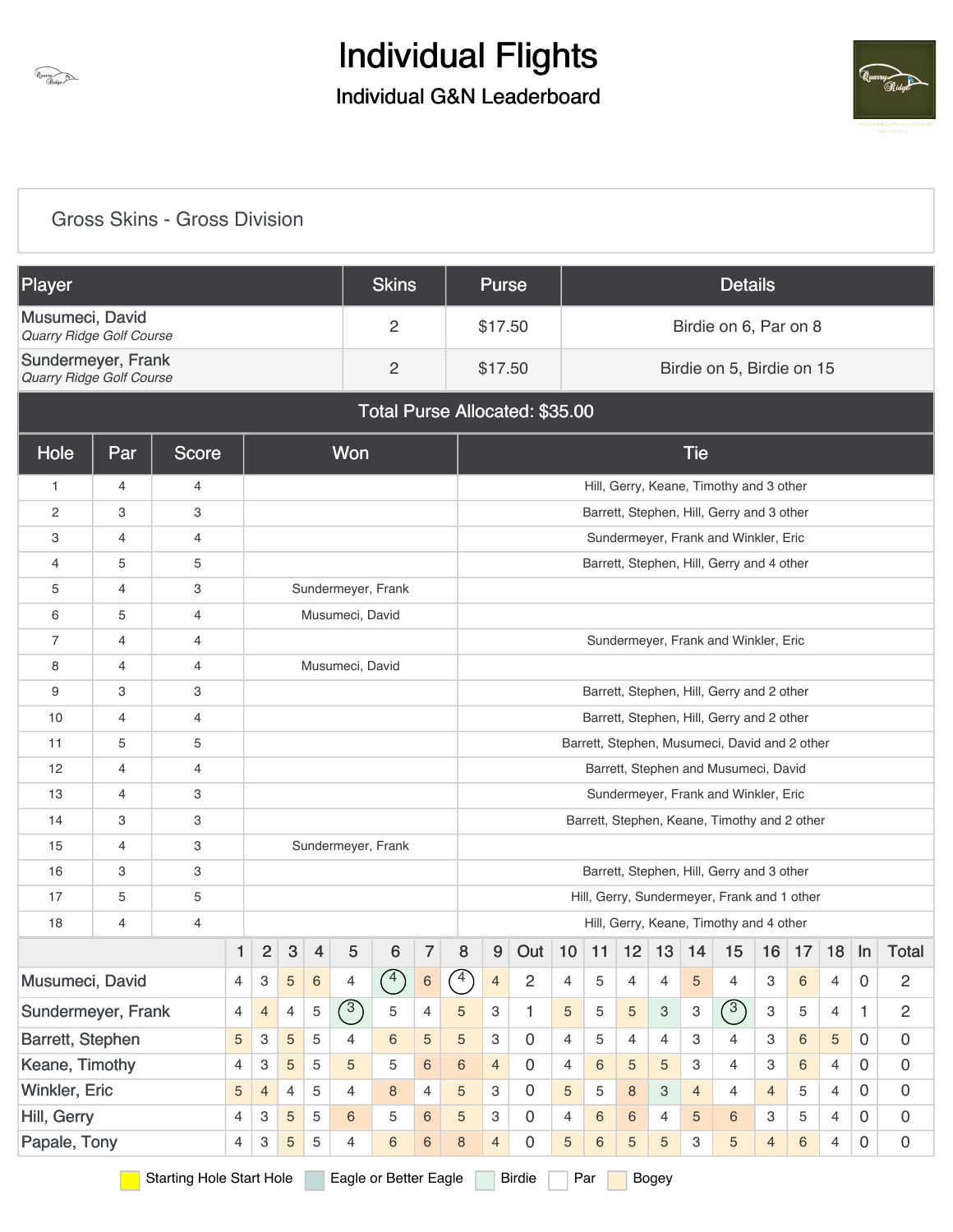



**Double Bogey or Worse Dbl. Bogey**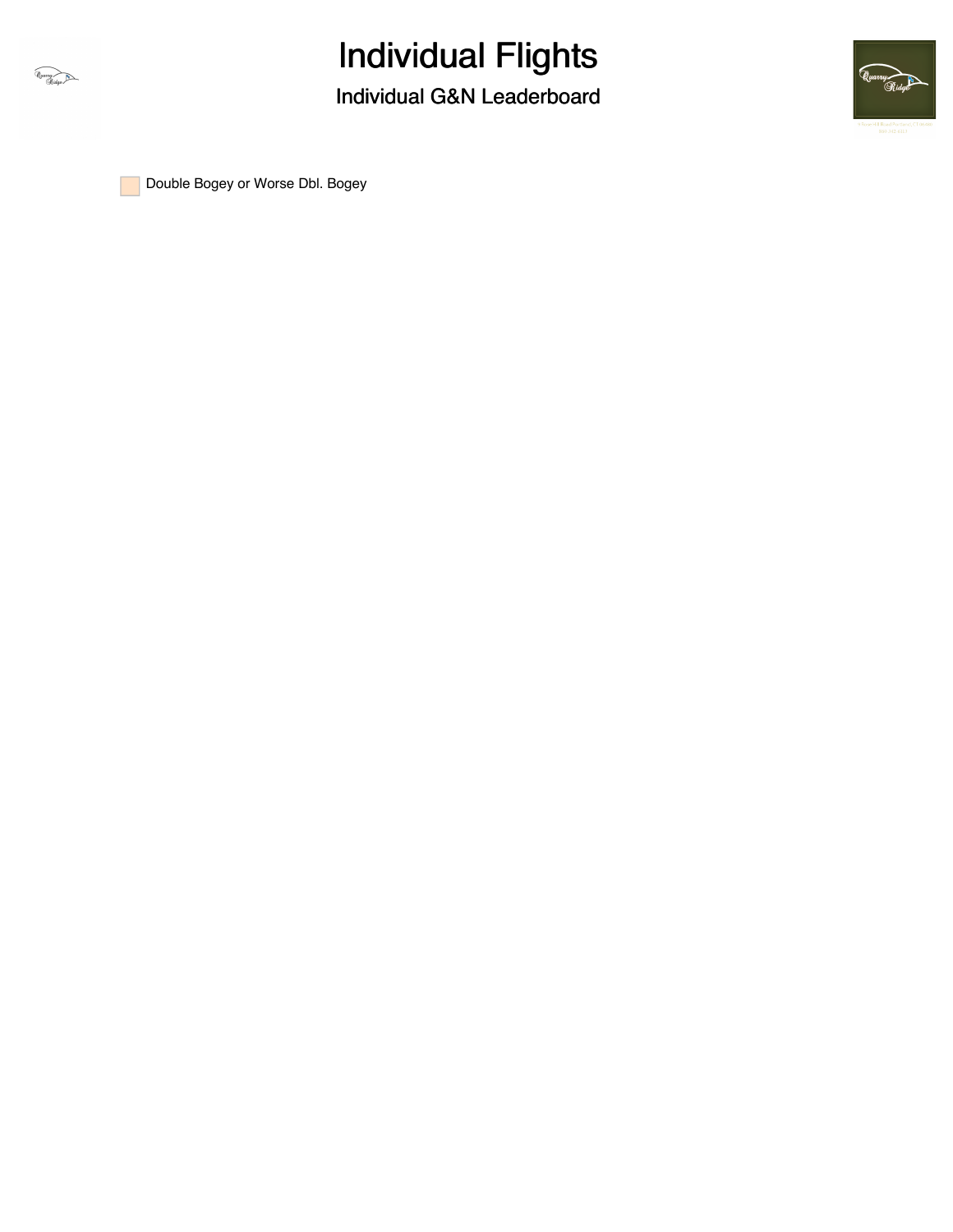



#### [Net Skins - Net Division](https://static.golfgenius.com/v2tournaments/8473468495034596226?called_from=&round_index=1)

| Player                                                | <b>Skins</b>   | Purse   | <b>Details</b>          |
|-------------------------------------------------------|----------------|---------|-------------------------|
| Pawlak, Dave<br>Quarry Ridge Golf Course              | $\overline{2}$ | \$30.00 | Eagle on 6, Eagle on 11 |
| <b>Walton, Dave</b><br>Quarry Ridge Golf Course       |                | \$15.00 | Eagle on 15             |
| Standke, Van<br>Quarry Ridge Golf Course              |                | \$15.00 | Eagle on 14             |
| Hunter, Dale<br>Quarry Ridge Golf Course              |                | \$15.00 | Birdie on 2             |
| Hulk, Don<br><b>Quarry Ridge Golf Course</b>          |                | \$15.00 | Eagle on 5              |
| Sopariwala, Maneck<br><b>Quarry Ridge Golf Course</b> |                | \$15.00 | Eagle on 1              |

#### Total Purse Allocated: \$105.00

| Hole              | Par | <b>Score</b>   |              |                                        |            | <b>Won</b>     |                    |   | <b>Tie</b>                                                                             |  |                                             |             |                |                                            |   |                |                           |                                |   |                |                |   |                |
|-------------------|-----|----------------|--------------|----------------------------------------|------------|----------------|--------------------|---|----------------------------------------------------------------------------------------|--|---------------------------------------------|-------------|----------------|--------------------------------------------|---|----------------|---------------------------|--------------------------------|---|----------------|----------------|---|----------------|
| $\mathbf{1}$      | 4   | $\overline{c}$ |              |                                        |            |                | Sopariwala, Maneck |   |                                                                                        |  |                                             |             |                |                                            |   |                |                           |                                |   |                |                |   |                |
| $\overline{2}$    | 3   | $\overline{c}$ |              |                                        |            | Hunter, Dale   |                    |   |                                                                                        |  |                                             |             |                |                                            |   |                |                           |                                |   |                |                |   |                |
| 3                 | 4   | 3              |              |                                        |            |                |                    |   |                                                                                        |  |                                             |             |                | Hoffman, Guy, Hulk, Don and 1 other        |   |                |                           |                                |   |                |                |   |                |
| 4                 | 5   | 4              |              |                                        |            |                |                    |   | Hunter, Dale and LeVasseur, Dave                                                       |  |                                             |             |                |                                            |   |                |                           |                                |   |                |                |   |                |
| 5                 | 4   | $\overline{c}$ |              |                                        |            | Hulk, Don      |                    |   |                                                                                        |  |                                             |             |                |                                            |   |                |                           |                                |   |                |                |   |                |
| 6                 | 5   | 3              |              |                                        |            | Pawlak, Dave   |                    |   |                                                                                        |  |                                             |             |                |                                            |   |                |                           |                                |   |                |                |   |                |
| $\overline{7}$    | 4   | 3              |              |                                        |            |                |                    |   |                                                                                        |  |                                             |             |                | Hoffman, Guy, LeVasseur, Dave and 3 other  |   |                |                           |                                |   |                |                |   |                |
| 8                 | 4   | $\overline{c}$ |              |                                        |            |                |                    |   |                                                                                        |  |                                             |             |                |                                            |   |                |                           | Pawlak, Dave and Tuthill, Mike |   |                |                |   |                |
| 9                 | 3   | $\overline{c}$ |              |                                        |            |                |                    |   |                                                                                        |  |                                             |             |                | Barrett, Stephen, Hill, Gerry and 4 other  |   |                |                           |                                |   |                |                |   |                |
| 10                | 4   | 3              |              |                                        |            |                |                    |   |                                                                                        |  | Champagne, Lincoln, Hill, Gerry and 4 other |             |                |                                            |   |                |                           |                                |   |                |                |   |                |
| 11                | 5   | 3              |              |                                        |            | Pawlak, Dave   |                    |   |                                                                                        |  |                                             |             |                |                                            |   |                |                           |                                |   |                |                |   |                |
| 12                | 4   | 3              |              |                                        |            |                |                    |   |                                                                                        |  |                                             |             |                | Barrett, Stephen, Hunter, Dale and 3 other |   |                |                           |                                |   |                |                |   |                |
| 13                | 4   | 3              |              |                                        |            |                |                    |   |                                                                                        |  |                                             |             |                | LeVasseur, Dave, Lord, Jarvis and 4 other  |   |                |                           |                                |   |                |                |   |                |
| 14                | 3   | $\mathbf{1}$   |              |                                        |            | Standke, Van   |                    |   |                                                                                        |  |                                             |             |                |                                            |   |                |                           |                                |   |                |                |   |                |
| 15                | 4   | $\overline{2}$ |              |                                        |            | Walton, Dave   |                    |   |                                                                                        |  |                                             |             |                |                                            |   |                |                           |                                |   |                |                |   |                |
| 16                | 3   | $\overline{c}$ |              |                                        |            |                |                    |   |                                                                                        |  |                                             |             |                | Champagne, Lincoln and Sopariwala, Maneck  |   |                |                           |                                |   |                |                |   |                |
| 17                | 5   | 4              |              |                                        |            |                |                    |   |                                                                                        |  |                                             |             |                | Aldieri, Dale, Hill, Gerry and 2 other     |   |                |                           |                                |   |                |                |   |                |
| 18                | 4   | 3              |              |                                        |            |                |                    |   | Aldieri, Dale, Hill, Gerry and 7 other                                                 |  |                                             |             |                |                                            |   |                |                           |                                |   |                |                |   |                |
|                   |     |                | $\mathbf{1}$ | $\overline{2}$                         | $\sqrt{3}$ | $\overline{4}$ | $5\,$              | 6 | $9$ Out 10<br>$\overline{7}$<br>8<br>$12$ 13<br>15<br>16 17 18 $\ln$ Total<br>11<br>14 |  |                                             |             |                |                                            |   |                |                           |                                |   |                |                |   |                |
| Pawlak, Dave (17) |     |                | 5            | $6\phantom{1}6$<br>6<br>$\overline{4}$ |            |                |                    |   |                                                                                        |  | $\sqrt{5}$                                  | 1           | $\overline{4}$ | 4                                          | 5 | $\overline{4}$ | $\ensuremath{\mathsf{3}}$ | $6\phantom{1}$                 | 6 | $\overline{7}$ | $\overline{7}$ |   | $\overline{2}$ |
| Walton, Dave (20) |     |                | 5            |                                        | 5          | 9              |                    | 5 | 6                                                                                      |  | 5                                           | $\mathbf 0$ | 4              | 6                                          | 5 | 5              | 5                         | $\mathbf{3}$                   | 4 |                | 5              | 1 | 1              |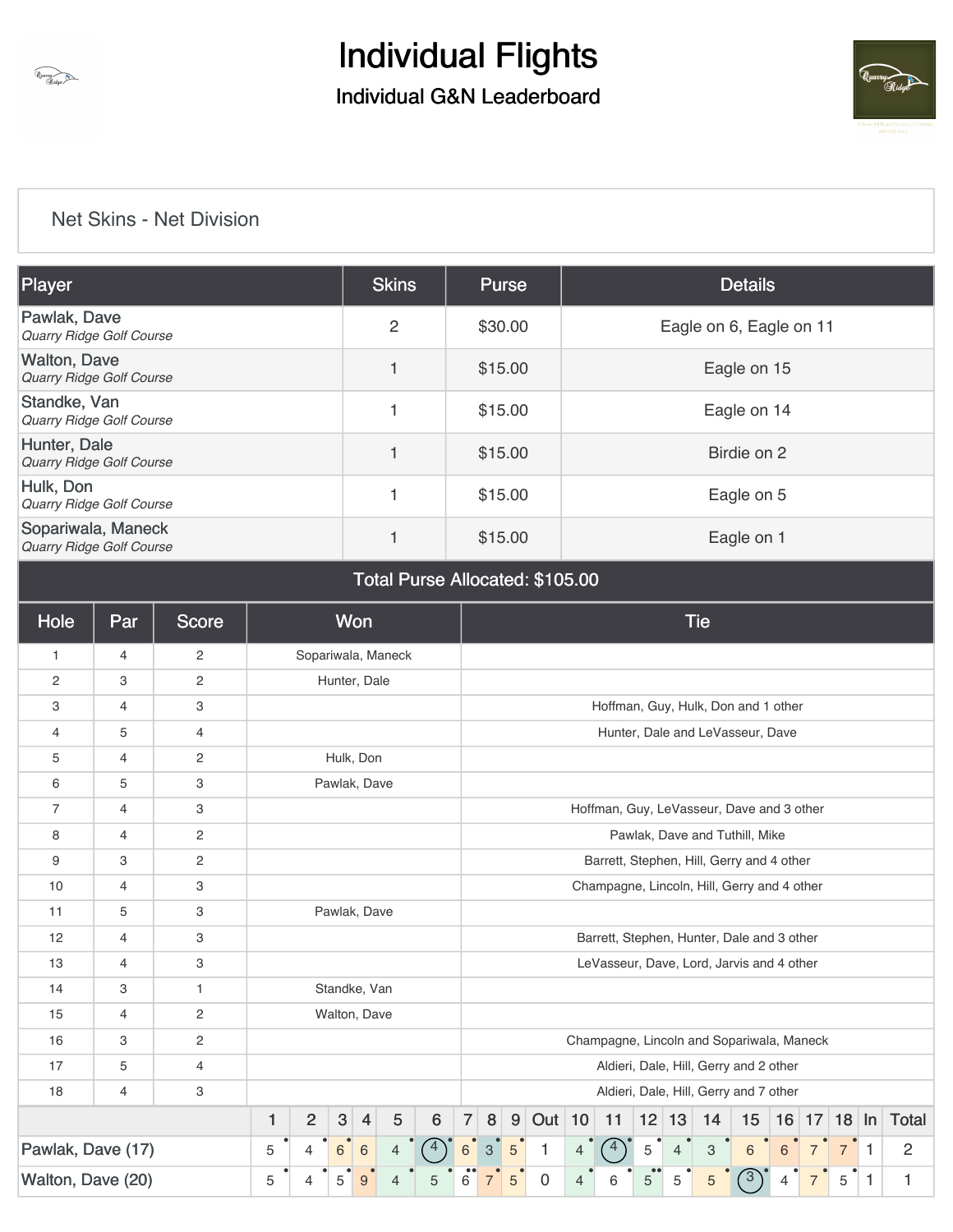

Individual G&N Leaderboard



| Standke, Van (21)       | 5              | 4              | 8              | 6              | 5              | $\overline{7}$ | 6              | 6              | $\overline{4}$ | $\Omega$       | 5              | 6              | $\overline{7}$               | 5              | (2)            | 5              | 4              | 6               | 6              |              | 1            |
|-------------------------|----------------|----------------|----------------|----------------|----------------|----------------|----------------|----------------|----------------|----------------|----------------|----------------|------------------------------|----------------|----------------|----------------|----------------|-----------------|----------------|--------------|--------------|
| Hunter, Dale (21)       | 5              | $\sqrt{3}$     | $\overline{7}$ | 5              | 5              | 8              | 6              | 6              | 5              |                | 6              | $\overline{7}$ | 5                            | 5              | 6              | 5              | 5              | $\overline{7}$  | 8              | 0            | 1            |
| Hulk, Don (14)          | $\overline{4}$ | $\overline{4}$ | $\overline{4}$ | $\sqrt{5}$     | $\sqrt{3}$     | 5              | $\,6$          | 6              | 3              |                | $\overline{4}$ | $\overline{7}$ | 6                            | 4              | 6              | 5              | 3              |                 | 6              | $\mathbf{0}$ | 1            |
| Sopariwala, Maneck (30) | (4)            | 5              | 8              | 6              | 5              | 9              | 6              | 5              | 5              |                | 5              | 7              | 6                            | 5              | 5              | 9              | 3              |                 | $\overline{7}$ | 0            | 1            |
| Barrett, Stephen (11)   | 5              | 3              | 5              | 5              | 4              | 6              | $5^{\degree}$  | $5^{\circ}$    | $\mathbf{3}$   | $\Omega$       | 4              | 5              | $\overline{4}$               | $\overline{4}$ | 3              | $\overline{4}$ | 3              | 6               | 5              | 0            | $\Omega$     |
| Keane, Timothy (7)      | 4              | 3              | 5              | 5              | 5              | 5              | 6 <sup>°</sup> | 6              | $\overline{4}$ | $\Omega$       | $\overline{4}$ | 6              | 5                            | 5              | 3              | 4              | 3              | 6               | $\overline{4}$ | $\Omega$     | $\mathbf 0$  |
| Musumeci, David (3)     | 4              | 3              | 5              | 6              | 4              | $\overline{4}$ | 6              | 4              | $\overline{4}$ | $\Omega$       | 4              | 5              | 4                            | 4              | 5              | 4              | 3              | 6               | $\overline{4}$ | 0            | $\mathbf{0}$ |
| Aldieri, Dale (17)      | 5              | 4              | 5              | $\overline{7}$ | 5              | 5              | 5 <sup>1</sup> | $5^{\circ}$    | $\overline{4}$ | $\Omega$       | 6              | $\overline{7}$ | 6                            | 6              | $\overline{4}$ | 5              | 5              | 5               | $\overline{4}$ | 0            | $\mathbf 0$  |
| Kodish, Dan (12)        | $\overline{4}$ | $\overline{4}$ | 5              | 6              | 4              | $\overline{4}$ | 8              | $\overline{4}$ | 3              | $\Omega$       | 5              | 6              | 5                            | 5              | 4              | $\overline{4}$ | 3              | 5               | 5              | $\Omega$     | $\mathbf 0$  |
| Winkler, Eric (3)       | 5              | $\overline{4}$ | 4              | 5              | 4              | 8              | $\overline{4}$ | 5              | 3              | $\Omega$       | 5              | 5              | 8                            | 3              | $\overline{4}$ | 4              | $\overline{4}$ | 5               | $\overline{4}$ | $\Omega$     | $\mathbf{0}$ |
| Tuthill, Mike (23)      | 5              | 5              | $\overline{7}$ | 6              | 4              | 5              | $5^\circ$      | 4              | 4              | $\Omega$       | 6              | 8              | $5^{\bullet}$                | 4              | 5              | 5              | 5              | 8               | $8^{\circ}$    | 0            | $\mathbf{0}$ |
| Hoffman, Guy (24)       | 5              | 4              | 5              | 6              | 4              |                | $5^\circ$      | $5^{\circ}$    | 6              | $\Omega$       | $\overline{4}$ | $\overline{7}$ | 6                            | 6              | 3              | 6              | 4              | 10 <sup>1</sup> | 6              | 0            | $\mathbf 0$  |
| Hill, Gerry (13)        | $\overline{4}$ | 3              | 5              | 5              | 6              | 5              | 6              | 5              | 3              | 0              | $\overline{4}$ | 6              | 6                            | 4              | 5              | 6              | 3              | 5               | 4              | 0            | $\mathbf 0$  |
| Papale, Tony (12)       | $\overline{4}$ | 3              | 5              | 5              | $\overline{4}$ | 6              | 6 <sup>°</sup> | 8              | 4              | $\Omega$       | 5              | 6              | 5                            | 5              | 3              | 5              | $\overline{4}$ | 6               | 4              | $\Omega$     | $\mathbf{0}$ |
| <b>Hulk, Rj (13)</b>    | $\overline{4}$ | $\overline{4}$ | 5              | 6              | 6              | 5              | $5^{\circ}$    | 5              | 3              | $\Omega$       | 5              | $\overline{7}$ | 8                            | 5              | 6              | $\overline{7}$ | 3              | 6               | 4              | 0            | $\mathbf{0}$ |
| Champagne, Lincoln (17) | $\overline{7}$ | 4              | 5              | $\overline{7}$ | $\overline{4}$ | 6              | 5              | 5              | 4              | $\Omega$       | $\overline{4}$ | $\overline{7}$ | 5                            | 5              | $\overline{4}$ | 5              | 3              | 8               | 5              | 0            | $\Omega$     |
| Sundermeyer, Frank (7)  | $\overline{4}$ | $\overline{4}$ | $\overline{4}$ | 5              | 3              | 5              | $\overline{4}$ | 5              | 3              | $\Omega$       | 5              | 5              | 5                            | 3              | 3              | 3              | 3              | 5               | $\overline{4}$ | $\Omega$     | $\mathbf 0$  |
| Lord, Jarvis (17)       | $\overline{7}$ | 4              | 6              | $\overline{7}$ | 6              | 6              | 6              | 5              | 5              | $\overline{0}$ | 6              | 6              | 5                            | $\overline{4}$ | 4              | 8              | 5              | 6               | 4              | 0            | $\mathbf{0}$ |
| LeVasseur, Dave (20)    | 6              | 4              | 5              | 5              | 5              | 6              | 5 <sup>°</sup> | 6              | 3              | 0              | 6              | 5              | $\overline{6}$ <sup>**</sup> | $\overline{4}$ | 4              |                | 5              |                 | 5              | 0            | $\mathbf 0$  |

Starting Hole Start Hole Eagle or Better Eagle Birdie Par Bogey

Double Bogey or Worse Dbl. Bogey